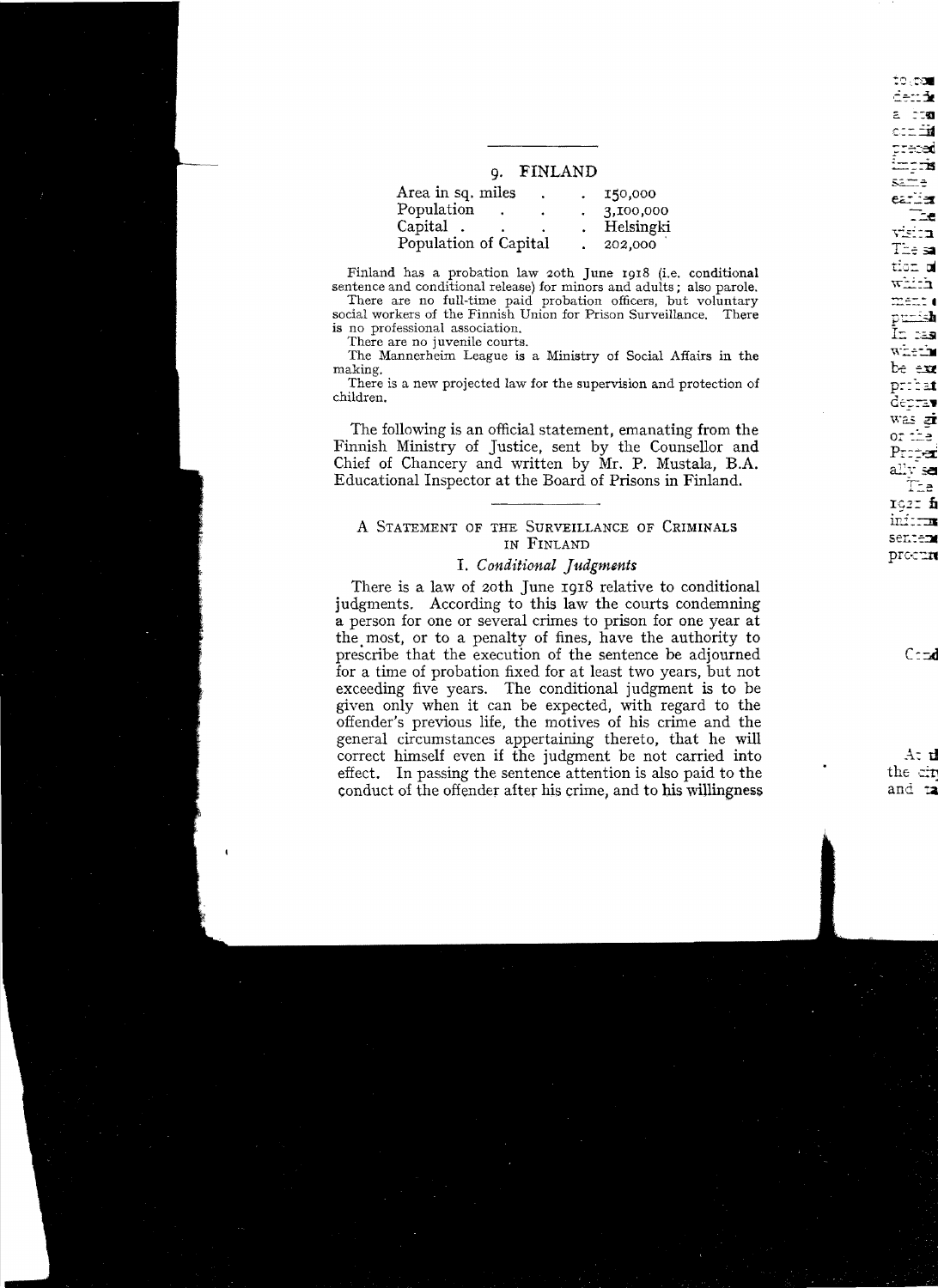to compensate the damage caused by his crime. The court decides whether the obligation of indemnity is to be made a condition of the adjournment of the punishment. A conditional judgment is not given if the accused during the preceding ten years has been sentenced to hard labour or to imprisonment exceeding six months, or if he has during the same period undergone a similar punishment for crime earlier committed.

There are no further regulations relative to the supervision of the persons sentenced by a conditional judgment. The said law provides that a person who, before the termination of the release on probation, commits a wilful crime for which he may be sentenced to hard labour or to imprisonment exceeding three months, shall undergo the conditional punishment united to the punishment for his later crimes. In case of slight offences the court has the power to decide whether the previous judgment, conditionally passed, is to be executed or not. If the sentenced person during the probation falls into habits of intemperance, viciousness, or a depraved life, the court by which the conditional judgment was given has the authority, at the suit of the prosecutor or the plaintiff, to prescribe the punishment to be executed. Properly there are no superintendents for persons conditionally sentenced.

The Finnish Union for surveillance of prisons has since 1921 furnished the city court of Helsingfors with personal information about accused persons to whom conditional sentence can be applied. Such personal statements were procured as follows :

|                     |  | In $1921$ in $79$ cases, |
|---------------------|--|--------------------------|
| $n$ , 1922, $n$ 108 |  | $\overline{\phantom{a}}$ |
| ,, 1923 ,, 119      |  | $\overline{\phantom{a}}$ |
| ,, 1924 ,, 131      |  | ,,                       |

Conditional judgments were given-

|            |     | In 1921 in 40 cases, |
|------------|-----|----------------------|
| 1922, 1    | -57 | $\rightarrow$        |
| , 1923,    | 61  | ,,                   |
| , 1924, 77 |     | ,                    |

At the end of 1924 the same work was extended also to the city court of Wiborg. The Union has superintended and taken care of these conditionally sentenced persons.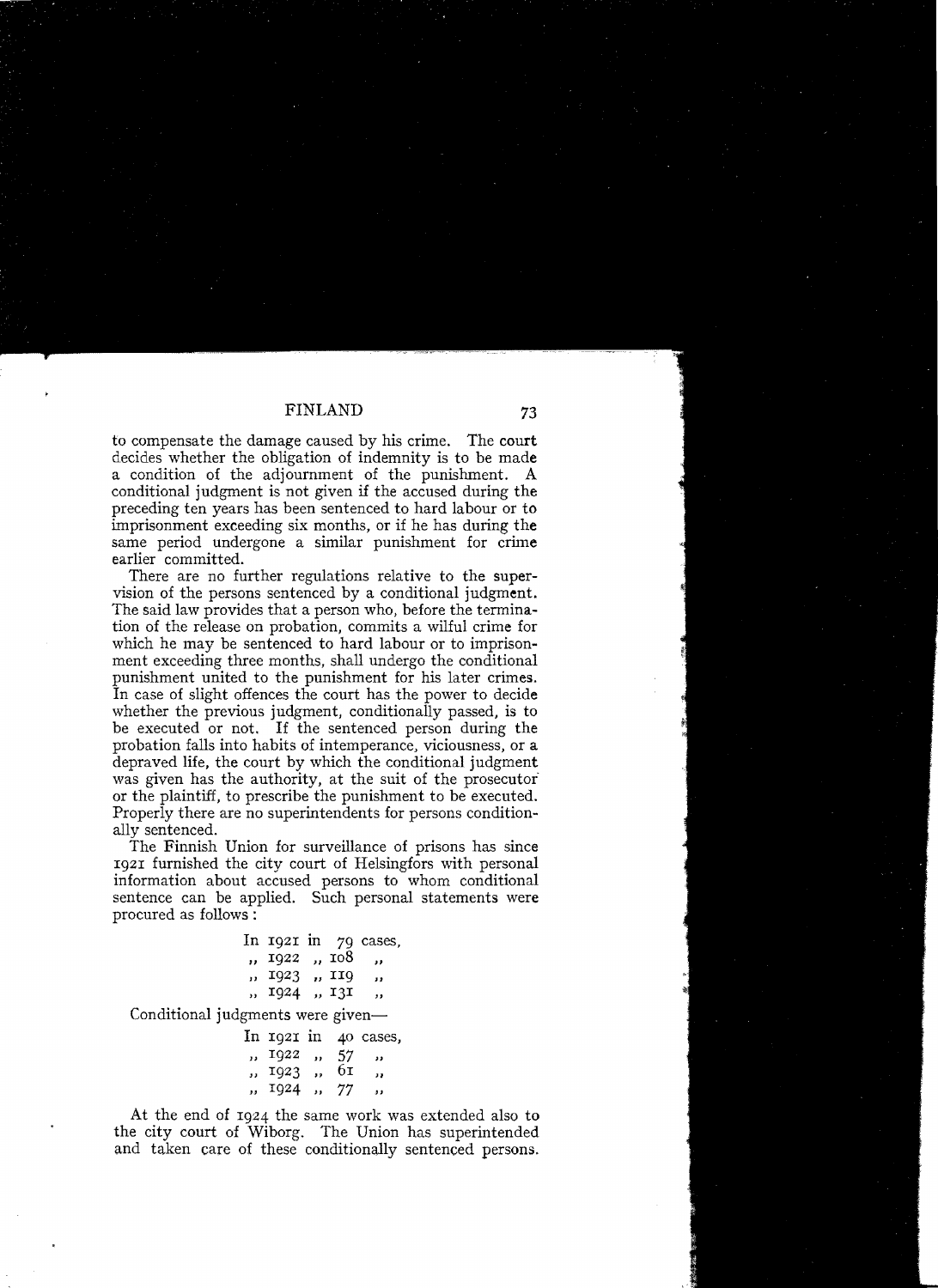<sup>74</sup> PROBATION IN EUROPE<br> **Generally** the same person who had procured this personal Generally the same person who had procured this personal information for the court has also acted as superintendent of the offenders.

There is for the present no complete information about all such persons as have received a conditional sentence.

## Il. *Criminals under Age*

Par. I of Chap. VI of the law of 19th December 1889, relative to the execution of punishments, prescribes that a child under fifteen years, sentenced by the court to an educational institution, is to be entrusted to the care of a private family for education under the surveillance of the said institution, provided that such a child, having regard to its age, bad habits, or other circumstances, is not considered more suitable for the institution itself. The families in question are for the most part selected by the educational institution, but during the last years a Union for protection of the children, called " Homes for the Homeless," has been helping in such cases.

The law concerning the governmental educational institutions of 16th May 1924 provides in its 19th and 20th paragraphs a kind of conditional release of the pupils of such an institution. The law prescribes : "If a pupil of the institution behaves well a long time or when for some other reason it is considered desirable, the director is authorised to place such a pupil before his final release for some time in the care or employment of a reliable person, for which time a compensation is paid according to special provisions." The director of the institution is to authorise some person interested in educational questions to help and support the pupil.

The educational institutions were subordinated previously to the Ministry of Justice, but at present to the Ministry for Social Affairs.

Until 1918 the pupils of the educational institutions were placed as follows :

|                          |         |   |   | In private homes<br>and employments. | The total of the pupils of<br>the educational institutions. |
|--------------------------|---------|---|---|--------------------------------------|-------------------------------------------------------------|
|                          | In 1912 |   |   | 121                                  | 542                                                         |
| $\cdot$                  | 1913    | ٠ | ٠ | 108                                  | 543                                                         |
| $\cdot$                  | 1914    | ٠ |   | 96                                   | 55I                                                         |
| $\overline{\phantom{a}}$ | 1915    | ٠ |   | 128                                  | 579                                                         |
| $\cdot$                  | 1916    | ٠ |   | I27                                  | 620                                                         |
| , 1                      | 1917    |   | ۰ | 118                                  | 636                                                         |
|                          |         |   |   |                                      |                                                             |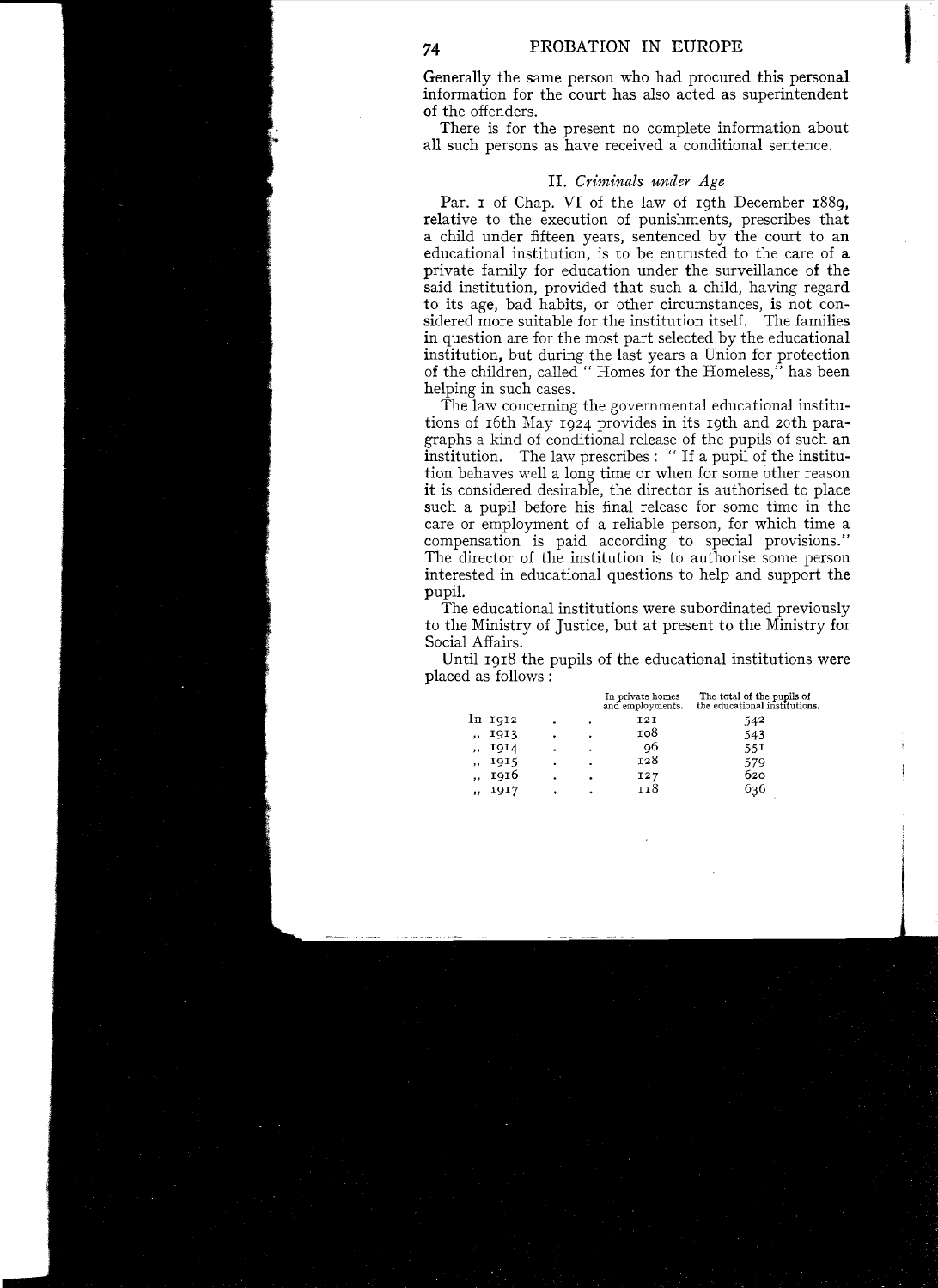## Hl. *Criminals conditionally Released*

According to par. 13, Chap. II, of the law concerning execution of punishments, a sentenced prisoner who has suffered three-fourths of his punishment, or, if he was sentenced to hard labour for life, when he has served at least twelve years, can be released in conditional freedom, îf he has during his term of punishment behaved in such a manner that he can be supposed to live irreproachably in the future, and if it is certain that he will have an honest living. At first only such convicts could be released conditionally who were senteneed to at least three years' imprisonment. By the modification of the law of the 21st May 1921, the minimum time was reduced to two years. The directors of the prison propose a prisoner to be released in conditional freedom. The case is ultimately decided by the Minister of Justice. The prisoner released is to proceed immediately to live in the place fixed for him and there to report himself within three days to the local police authorities. Afterwards he is to report himself once a month during his term. During his conditional freedom the released person has to live quietly and blamelessly and to avoid intercourse with notorious persons. He is not allowed to change his domicile without important reasons and without giving notice to the police. The Minister of Justice decides upon the motion of the police authorities about the loss of conditional freedom. Further regulations concerning freedom are given by the public notice of I4th October I895.

The total number of persons conditionally released and criminals freed from imprisonment has been as follows:

|           |      |   |   | Persons<br>conditionally<br>released. | Persons released after<br>having suffered<br>imprisonment. |
|-----------|------|---|---|---------------------------------------|------------------------------------------------------------|
| In        | 1912 |   | ٠ | 180                                   | 2,782                                                      |
| $\bullet$ | 1913 | ٠ | ٠ | 124                                   | 3,354                                                      |
| $^{11}$   | 1914 |   | ٠ | 79                                    | 2.621                                                      |
| ,,        | 1915 | ٠ | ٠ | 95                                    | 3,498                                                      |
| ,,        | 1916 |   | ٠ | 142                                   | 5,117                                                      |
| ,,        | 1917 |   | ٠ | 146                                   | 5,346                                                      |
| ,,        | 1918 |   | ٠ | 32                                    | 4,321                                                      |
| ,,        | 1010 |   | ٠ | 36                                    | 6,089                                                      |
| ,,        | 1920 |   |   | 81                                    | 8.089                                                      |
| ,,        | 1921 |   |   | 785                                   | 5,240                                                      |
| ,,        | 1922 |   |   | 959                                   | 4,386                                                      |
| 33        | 1923 |   |   | 60 r                                  | 3,802                                                      |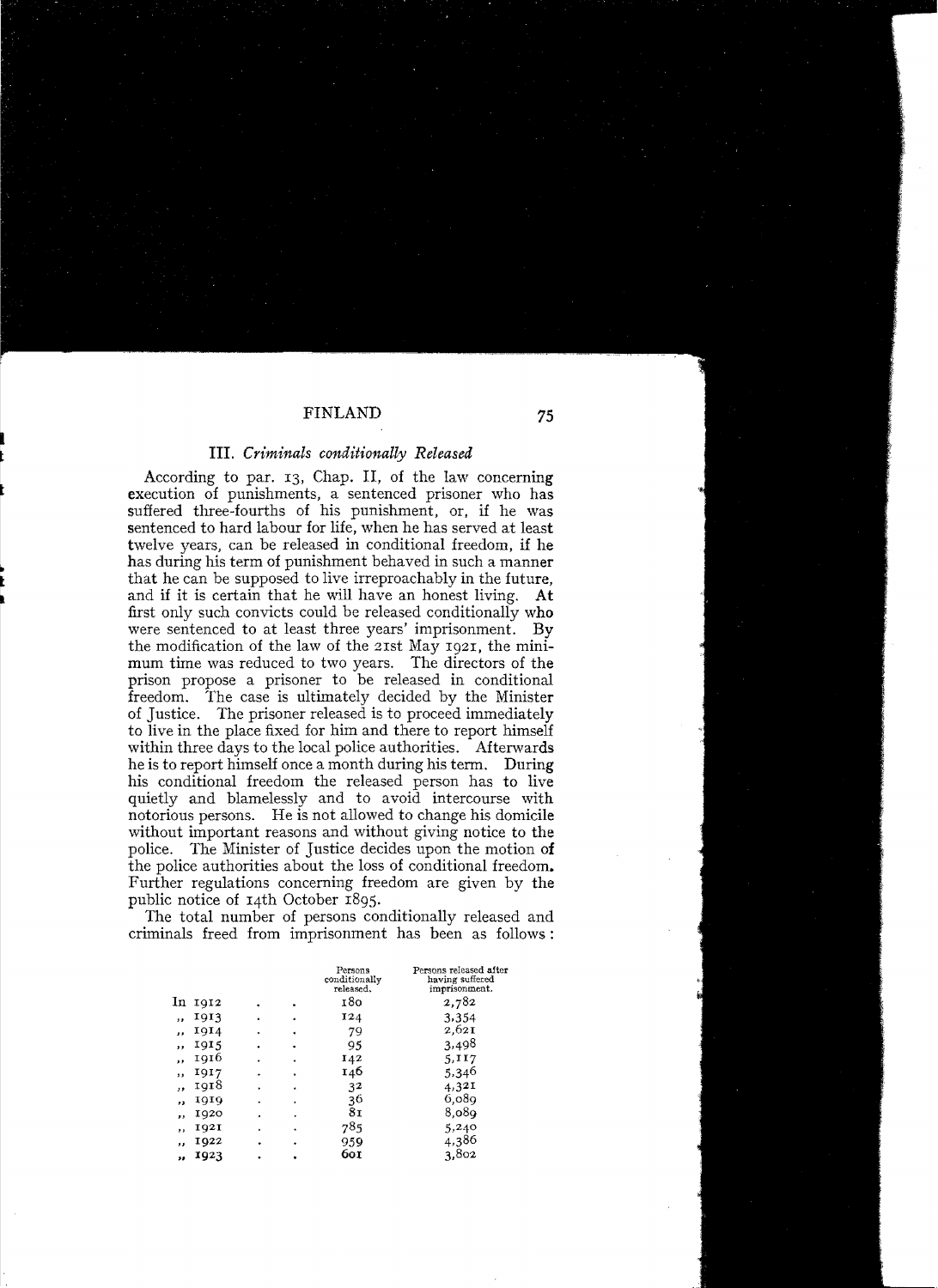*Persons who have lost their conditional freedom* 

In 1912 . 17 In 1918  $\sim 10$ ., 1913 . . 4 . . 1919 . . 1 ., 1914 . . 5 ., 1920 . . <u>1</u>  $\frac{1915}{1016}$  . 3 . I92I . . 8  $\frac{1916}{1017}$  .  $\frac{1922}{2}$  .  $\frac{1923}{28}$ I9I7 . . 2 , 1923 . . 28

A great number of the convicts liberated from the penal institutions during the last years are red insurgents of  $1918$ , who were released in conditional freedom in pursuance of a special law after having suffered half of their term.

### IV. *Proposed Reforms*

Although the laws of Finland now in force do not imply a supervision of prisoners to the same extent and in the same manner as in the Anglo-Saxon countries, the new Criminal Law Bill proposed by the Minister of Justice, as well as the Bill relative to the protection of children, include regulations to that effect.

According to the first-mentioned proposition a prisoner who is convicted to imprisonment for one year or for a longer time is to be released in conditional freedom on account of good conduct. A criminal convicted to hard labour who has completely suffered his own punishment without being conditionaily released on that account is within one year subjected to the same regulations as prisoners released in conditional freedom. A criminal sentenced by conditional judgment is to be placed under the supervision of some society or private person appointed by the Court of Justice, unless there be special circumstances which render this regulation improper or impossible. There are no details as to the supervision of these convicts in private homes.

On 30th April I92I a committee appointed by the Government published a long report relative to the establishment of a legislation bearing upon the protection of children, and this year there appeared a project for a corresponding law prepared on the basis of this report by the commission for revising the law. According to the said Bili there is in every community to be established a Board for the protection of children, which Board is authorised to take particular measures regarding :

(a) Children under sixteen years of age who are maltreated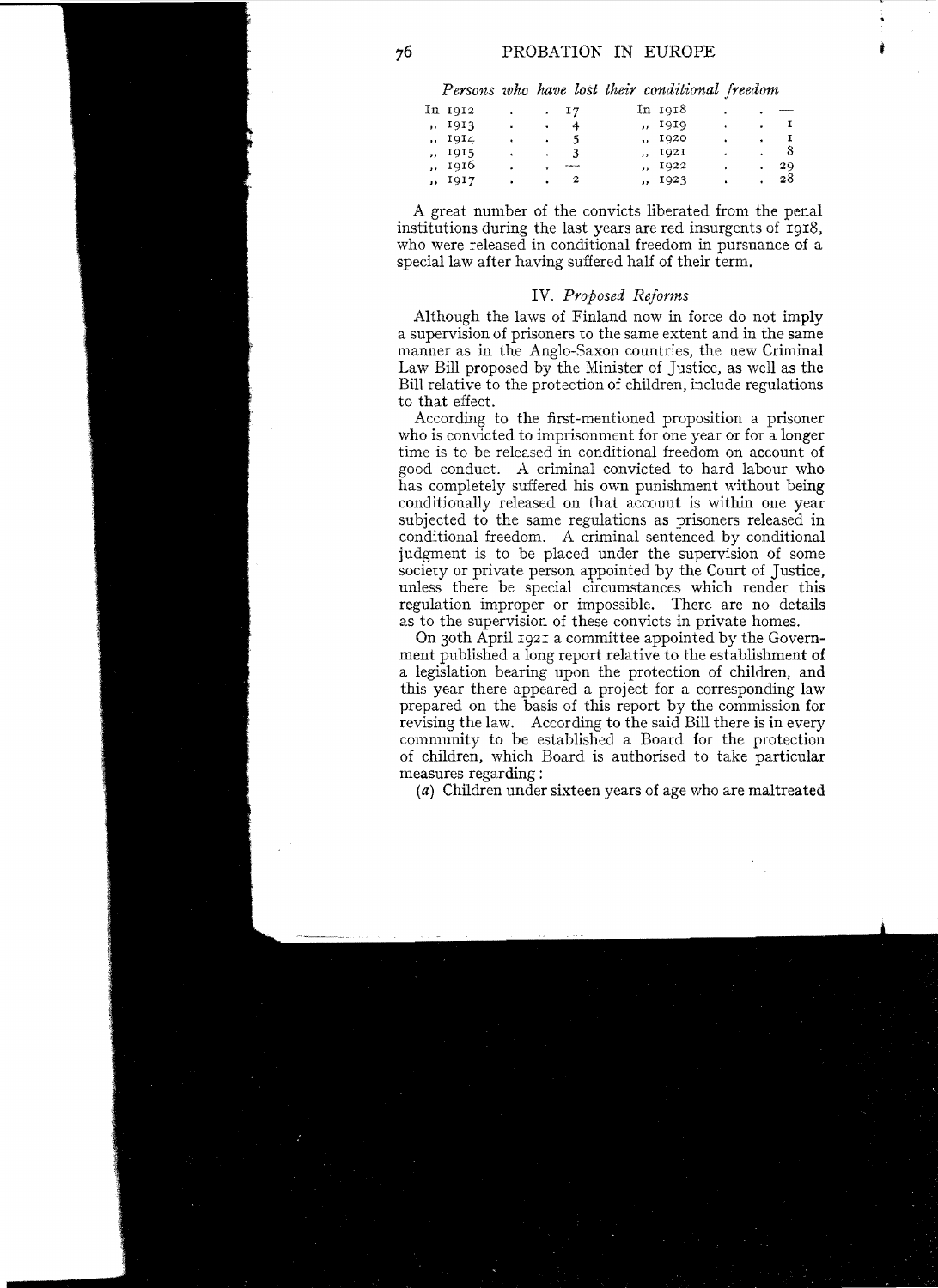in their parental home; who are obviously taken bad care of, or otherwise are in danger of life or health.

(b) Children of the same age who on account of their parents' profligacy, neglectfulness, or incapacity, are in danger of becoming depraved.

(c) Children under eighteen years of age who are observed to be bad in manner, so that particular educational steps are proved to be necessary to correct their ways.

To these measures belongs, among other things, the surveillance. The Board has the authority to entrust any of its members, the head of the district, or some other suitable person, association, or foundation, with the careful control of a child's conditions of life and its conduct, and to give help and advice concerning its education. Another important procedure is protectional education, by which the law means the placing of a bad child in an asylum or an educational institution. The control generally ceases when the child enters its seventeenth year; and for the depraved child when it reaches eighteen years of age; in special cases at least when it tums twenty-one years. A child taken into a protectional institution is to be released conditionally when it is considered proper.

When a child between fifteen and eighteen years of age is indicted for a crime for which the law prescribes a punishment not severer than imprisonment, the court is to be fumished with evidence of the conditions in which the accused has lived and whether or not he has previously shown bad manners. The Board for the protection of children procures this information and it has to give its opinion whether the measures prescribed by the law are to be considered sufficient to mend the offender's ways. The court can summon the director or some other representative of the Board to give additional information. In case the court has ordered a child to be placed under supervision or to protective education, it is the duty of the Board to take measures provided by the law.

When the Board takes up a child and it cannot instantly be decided which treatment is the most suitable for it, the child shall be placed for some time in an asylum. The law does not prescribe any particular measures for examining the mental condition of the pupils. With a view of encouraging and of putting into use the protective surveillance of the children, the "League for Children's Protection "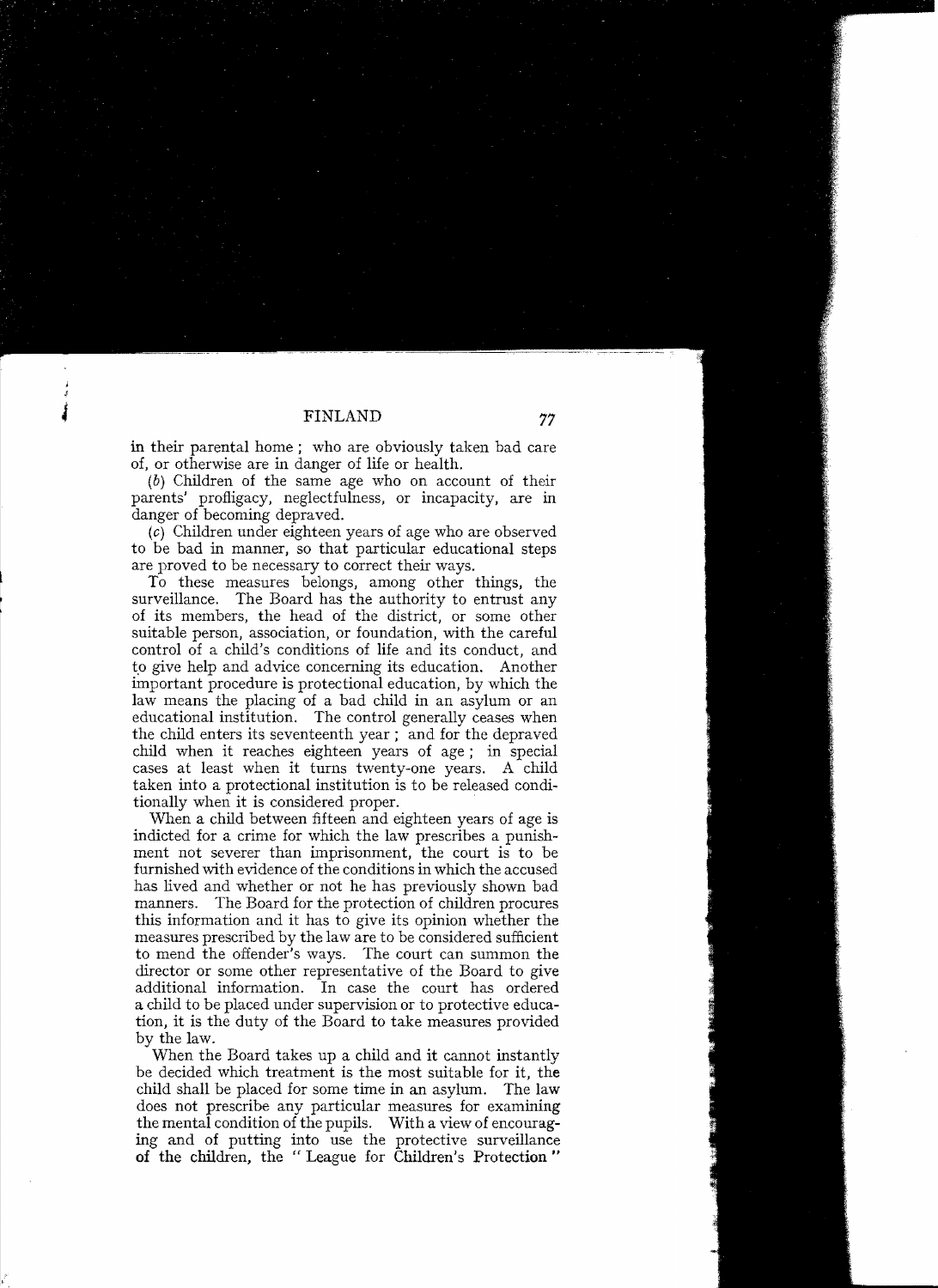of General Mannerheim arranged in 1923 courses of instruction in protective surveillance, in which about 200 persons participated. Protective surveillance has also been practised in some measure by private persons among the pupils of the associations for protection of the children in the largest cities.

# *(Signed)* P. MUSTALA, *Educational Inspector at the Board of Prisons.*

### SUPPLEMENTARY INFORMATION

#### GENERAL MANNERHEIM'S LEAGUE FOR CHILD WELFARE

This seems to be of interest because it shows the genesis and evolution of an organisation which may develop into a State body comparable with the " Office of Child Welfare " in Belgium, or the " National Federation of Institutions for the Protection of Children " in Portugal. It is a Ministry of Social Welfare in the making.

1. *First Steps.-On* the 28th January 1919 General Mannerheim signalised the first anniversary of the commencement of the War of Finnish Independence by the bestowal of 50,000 marks for the alleviation of distress among those children who had lost their natural guardians during the War. His public pronouncement runs: "My purpose was not only to aid in the solving of the most pressing problems of the immediate present, the healing of the open wounds of war, but still further .to exhort all noble-minded friends of the fatherland to unite in one common effort to promote the welfare of the fatherland, and first of all to ameliorate the lot of those who to me seem to be in the greatest need, whose suffering is the most unmerited and perhaps the hardest to bear.

" 1t seems to me that all sacrifice is made in vain, if our community, created and tried by storm, be not remoulded, if an organisation is not formed which shall assure the health of the youth of the country, make them efficient workmen or labourers, and instil into them the love of their fatherland."

General Mannerheim wrote personally to all those whose recorded incomes in the Administrative Provinces of Finland were returned as 100,000 marks yearly in rural areas and 75,000 marks yearly in urban areas to ask for their assistance.

The aim of the League, as stated in par. 2 of the Regulations of the Central Council, is " in every possible way, by the encouragement of voluntary effort in the sphere of child-welfare, to promote the healthy development bodily and mentally of the coming generation in so far as this work is not undertaken by the State, or by local authorities, by law, or by special enactment."

The constitution of the League consists of :

(1) A Centra! Council of 40 members with an Executive Committee.

(2) Local sections operating in the districts, one for each commune, now number 260. (There are 580 communes in all.)

The first Central Council, which consists of 40 members, has been fortunate in including in its number members representing every phase of activity and opinion. The Church, political parties.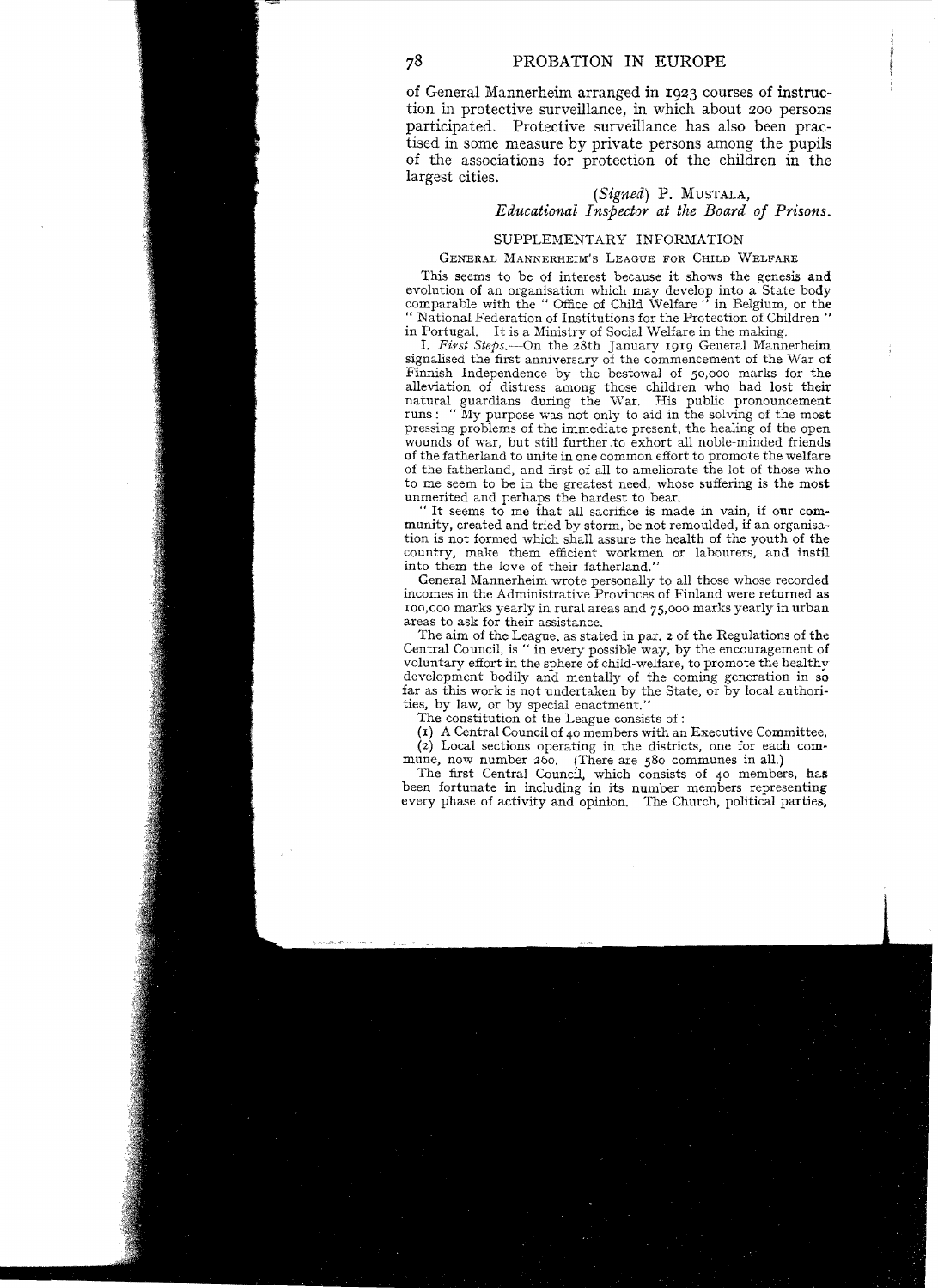Governmental administration, economic interests, professional organisations (universities, medical bodies, etc.), in the persons of recognised experts and leaders of opinion and movements, meet here upon common ground with a splendid unanimity of purpose. The Central Committee elects an executive committee of four, of which committee the secretary and the treasurer are ex-officio members. This committee meets in weekly session.

II. Lines of Attack,—The League, both as regards the Central Committee and the local sections, relies absolutely upon voluntary and honorary work. Although enjoying the substantial guarantee of a Government grant for the prosecution of one branch of its work. it desires to act in a mediatory capacity, unifying and strengthening voluntary effort on the one hand and co-ordinating that work with the social and administrative work of the Government and the local authorities on the other. The training of expert workers is the peculiar function of the Central Council.

General Mannerheim's League for Child Welfare has for its aim the investigation of distress in child life, and the removal of the causes of the same, and by the employment of practical measures the promotion of the growing race, bodily and mentally.

Each local branch or section is an independent body with a committee of twelve members representing the best elements of the district in experience, culture, and patriotic zeal. Each section is financed separately. The task common to every local section is to ascertain, by soliciting the assistance of the clergy, the educational authorities, the nominees of the local authorities, doctors, officials of hospitals, the police, etc., the nature and extent of distress prevalent amongst the children of the district.

The groups, frequently overlapping, into which the whole district problem may be arranged systematically, are:  $(1)$  Orphans;  $(2)$ Illegitimates; (3) Motherless; (4) Fatherless; (5) Abandoned by parents; (6) The younger members of large but impecunious families; (7) Children in overcrowded homes; (8) Children of mentally affected, epileptic, imbecile, idiotic, or in any other way physically defective parents; (9) Children of prisoners, criminals, drunkards, or prostitutes; (10) Children of invalids, or inherently consumptive or affected with any lung trouble; (11) Children whose mothers work away from home; (12) Children of parents in receipt of continual poor-relief; (13) of parents who are incapable of undertaking their children's education;  $(14)$  Children who are neglected, or in any way ill-treated; (15) Children exposed to evil influences outside the home, or to life in the streets;  $(16)$  Truants, and children inclined to vagabondage; (17) Physically or psychically defective or under-nourished children; (18) Morally degraded or unchaste; (19) Recalcitrant and delinquent; (20) Criminal,

In the light of the information, scientifically arranged with reference to the above headings, the local section will proceed to formulate plans for the gradual elimination and alleviation of distress. The groups will be classified into five sections according to age: Infants under one year, crêche babies of one to three years, kindergarten children of three to seven, school children of seven to thirteen, youths of thirteen to sixteen years.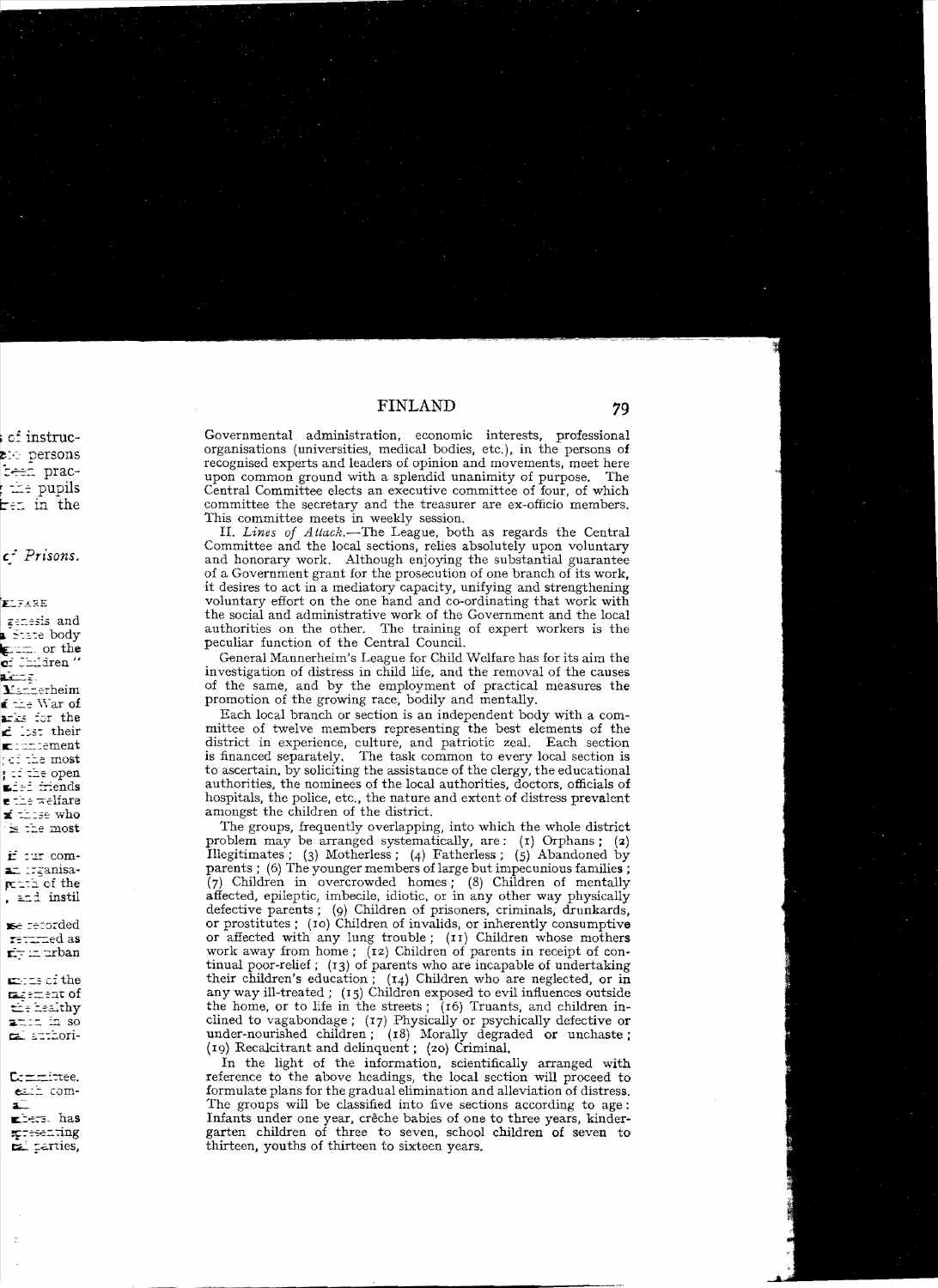The various media for dealing with child-welfare, with regard to the various groups, are canceived with reference to the three definite lines of action decided upon by the Central Council and elaborated by the Central Executive Committee. These three are: (I) Hygienic;  $(2)$  Moral;  $(3)$  Informative. The local sections function in the following directions :

1. *Protective supervision,* which aims at a specialised study of the life-conditions of any child registered in any of the above groups, with a view to the removal—as far as possible—of any irritant or contributory factor.

*2. Various kinds of* " *day home institutions,* " intended to act as a complement, step by step, through the whole of the stages of childlife, to the home.

(a) Maternity and child-welfare centres, aimed at combating the death-rate of infants. These form the central point of the "hygienic " activity of the local centres, and eventually will extend their scope so as to include the whole of the child's school career. The committee also contemplates an active propaganda for the establishment of the following, either by the League itself, or by extension of the statutory powers of the State or of the local authorities :

(b) Crèches for children of one to three years (of working mothers) ;

(c) Kindergartens for children of three to seven years (a species of Junior Day Home) ;

(d) Day-homes for children of seven to thirteen years (for the day not spent in the school kindergarten while the mother is working).

These to exist in close connection with the kindergarten schools or the elementary schools.

3. For youths of thirteen years and onwards. *Technical and lndustrial schools,* and in connection with them *homes* for those apprentices who are homeless, together with *free-time homes, clubs,*  etc., for the remainder.

*4. The organisation of a system of foster-parcmts* to whom can be confided the care, not only of orphans, but of those children whose home conditions do not offer a sufficient guarantee for the healthy development of the child.

*5. Various kinds of childl'en' s homes and care institutes* for those who cannot be provided with foster-homes, and also for those who, because of sickness, deformity, or other reasons, are in need of specialised treatment not available in private homes.

6. The relationship of the local sections towards the delinquent, refractory, and criminal subsections falls into two possible lines of operation, viz.

(I) *Probation under supervision* :

(a) In the home itself, but with an attempt to remove or neutralise pernicious influences ;

(b) Ey removal to more congenial surroundings ;

(2) *Care in special institutes.* 

7. After exhaustive study of local conditions, and the formulation of a programme of measures considered necessary, the local sections